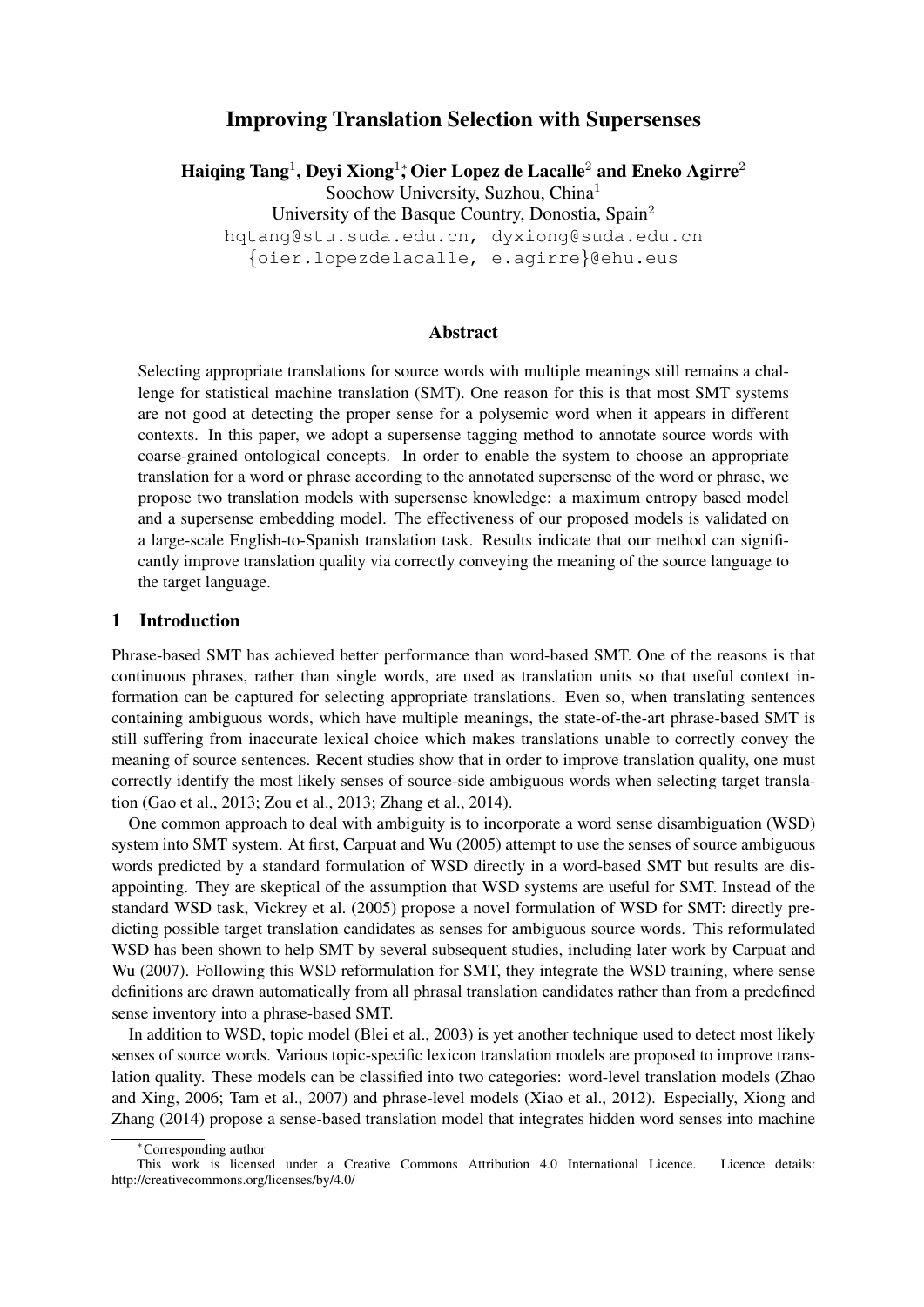translation to investigate whether hidden senses are useful for SMT. They resort to word sense induction (WSI) and build a broad-coverage sense tagger that relies on the nonparametric Bayesian model to obtain hidden senses for each source word in large-scale corpora. Different from what the previous reformulated WSD does, they first predict word senses which are automatically learned from data for ambiguous words and then make use of predicted word senses along with other context features to predict possible target translations for these words. They conclude that word senses automatically induced by WSI are very useful for SMT in dealing with inaccurate lexical choice.

However, all the models mentioned above are focusing on investigating how to exploit fine-grained word senses (e.g., predefined senses, target translation candidates, hidden senses) in SMT to improve translation quality. Then how about coarse-grained word senses such as supersenses that are WordNet (Fellbaum, 1998) semantic labels grouping semantically close synsets into a coarse-grained ontology? Are they useful for SMT? Since supersense tagging is the task of assigning high-level ontological classes to open-class words such as nouns, verbs, it is thus a coarse-grained word sense disambiguation task. To the best of our knowledge, we are the first to be dedicated to systematically investigating whether supersenses can be used in SMT to alleviate source word sense translation errors. Specifically, we try to model supersenses for SMT in the following two ways:

- A maximum entropy (MaxEnt) based model: Building multiple MaxEnt classifiers with one classifier per source word type, which incorporate supersenses as features.
- And a supersense embedding model: Projecting word supersenses to a multidimensional vector space with word2vec<sup>1</sup>, and inducing source phrase supersense embeddings for phrasal translation.

These two supersenses-based translation models are integrated into a state-of-the-art SMT system and a series of experiments are conducted on English-to-Spanish translation based on large-scale training data. Results show that supersenses, high-level ontological concepts, are capable of improving translation quality and the supersense embedding model outperforms the MaxEnt classifiers-based model.

Our work is different from previous standard WSD, reformulated WSD and WSI with hidden senses for SMT. The first uses fine-grained senses predefined by WordNet. The second explores surrounding words to disambiguate word senses. And the third integrates topics inferred from pseudo documents as hidden senses. We employ coarse-grained predefined categories from WordNet to disambiguate ambiguous words for SMT.

The remainder of this paper is organized as follows. Section 2 introduces related studies exploiting word sense knowledge to improve lexical selection in SMT and various applications of supersenses and word embeddings. Section 3 elaborates how we obtain supersense tags for words in large-scale data. Section 4 describes our supersense-based translation models. Section 5 presents the way that we integrate supersense-based translation models into SMT. Section 6 discusses our experiments and results. In section 7 we summarize our findings and directions for future work.

## 2 Related Work

The problem of accurate lexical choice is an unsolved challenge for phrase-based SMT. Much work has been done to identify proper senses of source ambiguous words to aid system in choosing appropriate translations. Integrating WSD into an SMT system is typical of this work as described in Section 1 (Carpuat and Wu, 2005; Vickrey et al., 2005; Carpuat and Wu, 2007; Chan et al., 2007). Exploring topic model for SMT is another attempt. Gong et al. (2010) introduce document-level topics to help SMT generate target translations. They use a monolingual LDA model to assign a specific topic to the document to be translated. Similarly, each phrase pair is also assigned with one specific topic. A phrase pair will be filtered from phrase table if its topic mismatches the document topic. Xiao et al. (2012) propose a topic similarity model which incorporates the rule-topic distributions on both the source and target side into a hierarchical phrase-based system for rule selection.

<sup>1</sup> https://code.google.com/archive/p/word2vec/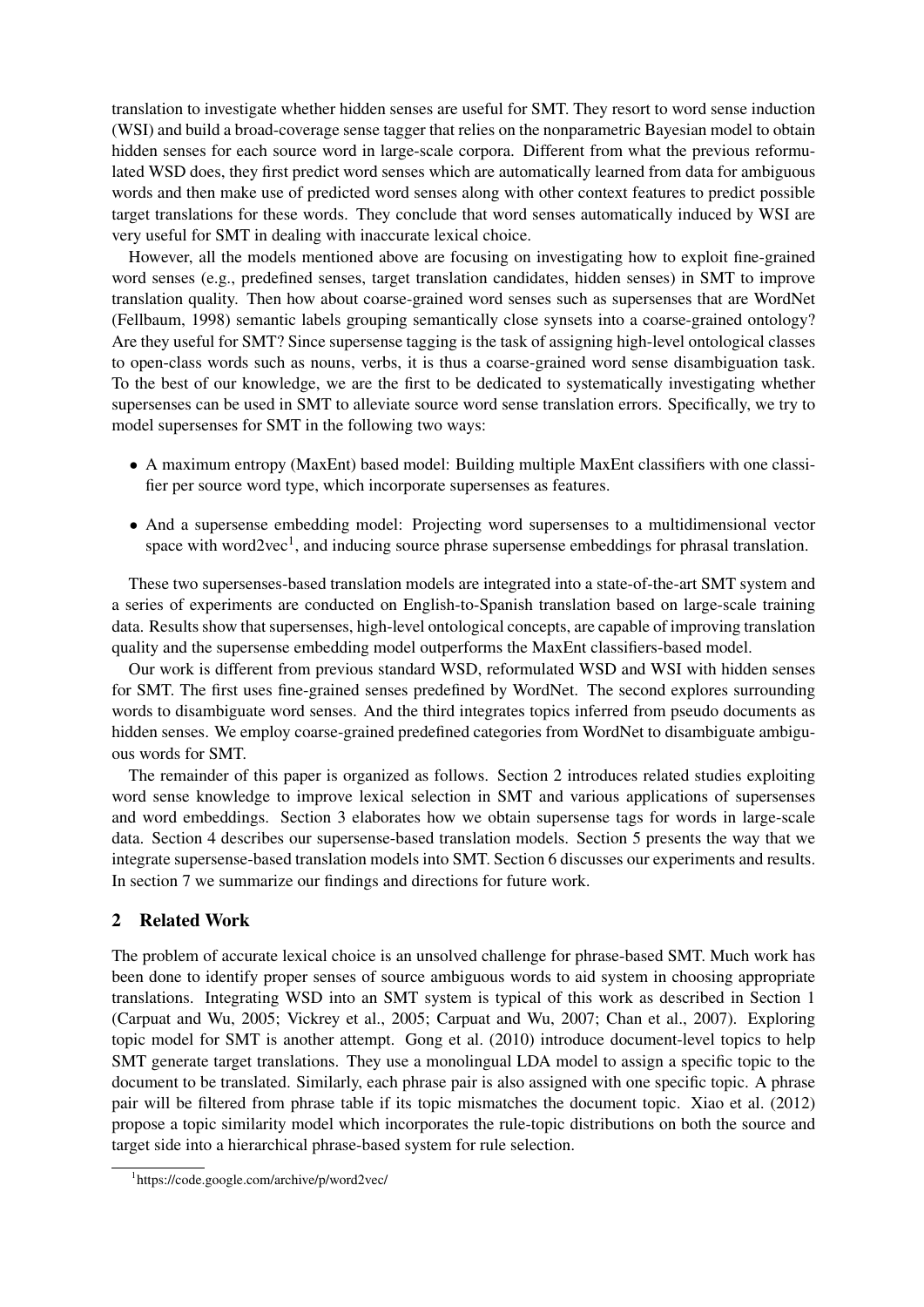| noun | <b>Tops</b> | act        | animal        | artifact      | attribute   |
|------|-------------|------------|---------------|---------------|-------------|
|      | body        | cognition  | communication | event         | feeling     |
|      | food        | group      | location      | motive        | object      |
|      | person      | phenomenon | plant         | possession    | process     |
|      | quantity    | relation   | shape         | state         | substance   |
|      | time        |            |               |               |             |
| verb | body        | change     | cognition     | communication | competition |
|      | consumption | contact    | creation      | emotion       | motion      |
|      | perception  | possession | social        | stative       | weather     |

Table 1: Supersense labels for nouns and verbs in WordNet.

Supersenses are useful and have been used as high-level features in various tasks. Ciaramita and Altun (2006) define a tagset based on WordNet supersenses to perform broad-coverage word sense disambiguation and information extraction which they approach as a unified tagging problem. They achieve considerable improvements over the first sense baseline. Koo and Collins (2005) utilize supersense reranking that provides a partial disambiguation step in syntactic parse to build useful latent semantic features. Other tasks like preposition sense disambiguation (Ye and Baldwin, 2007), noun compound interpretation (Tratz and Hovy, 2010) can also employ supersenses to improve performance.

Word embeddings, also called distributed word representations, are used in many natural language processing areas such as information retrieval (Manning et al., 2008), search query expansions (Jones et al., 2006), or representing semantics of words (Reisinger and Mooney, 2010). As to SMT, Zou et al. (2013) propose a method to learn bilingual word embeddings for recognizing and quantifying semantic similarities across languages.

Our work is to integrate supersenses into a phrase-based SMT. We adopt two ways to train our supersense-based models: one is a MaxEnt classifier-based model which is closely related to Xiong and Zhang's (2014) work, the other is a model built on supersense embeddings that are different from word embeddings in that supersense embeddings can provide more high-level semantic information than word embeddings.

## 3 Supersense Tagging

Supersenses, first defined by Ciaramita and Johnson (2003), are coarse-grained semantic labels used by lexicographers to facilitate the development of WordNet. There are 45 supersense labels, 26 for nouns, 15 for verbs, 3 for adjectives and 1 for adverbs, used in WordNet to classify synsets into several domains based on syntactic category and semantic coherence. Normally, an ambiguous word belongs to several synsets. Since supersense labels are assigned to synsets, word sense ambiguity can be preserved to a certain degree at this level. In this paper, we focus on noun and verb supersenses. Table 1 shows the corresponding supersense labels in WordNet.

We use supersenses as our semantic classes to tag our training data for obtaining contextual information for the following advantages. First, this set of semantic labels is fairly general and therefore small. The reasonable size of the label set makes it possible to have only one model. In contrast, we have one model per word for fine-grained WSD. Second, the sensible semantic categories are easily recognizable and not too abstract. Since similar words tent to be merged together, these semantic categories seem promising to be used in MT. Third, while individual glossary can not embody too much about the narrow concept it is attached to, at the supersense level this information accumulates. In order to be more intuitive, we take the verb *"help"* as an example to show how fine-grained senses are grouped in supersenses, which is presented in Table 2.

In this paper, supersense tagging is carried out with a model based on Ciaramita and Altun's (2006) work. We deploy the implementation provided by Michael Heilman<sup>2</sup>. The model takes a sequence labeling approach to learn a model for supersense tagging. Specifically, we employ a sequential labeller

<sup>2</sup> http://www.ark.cs.cmu.edu/mheilman/questions/SupersenseTagger-10-01-12.tar.gz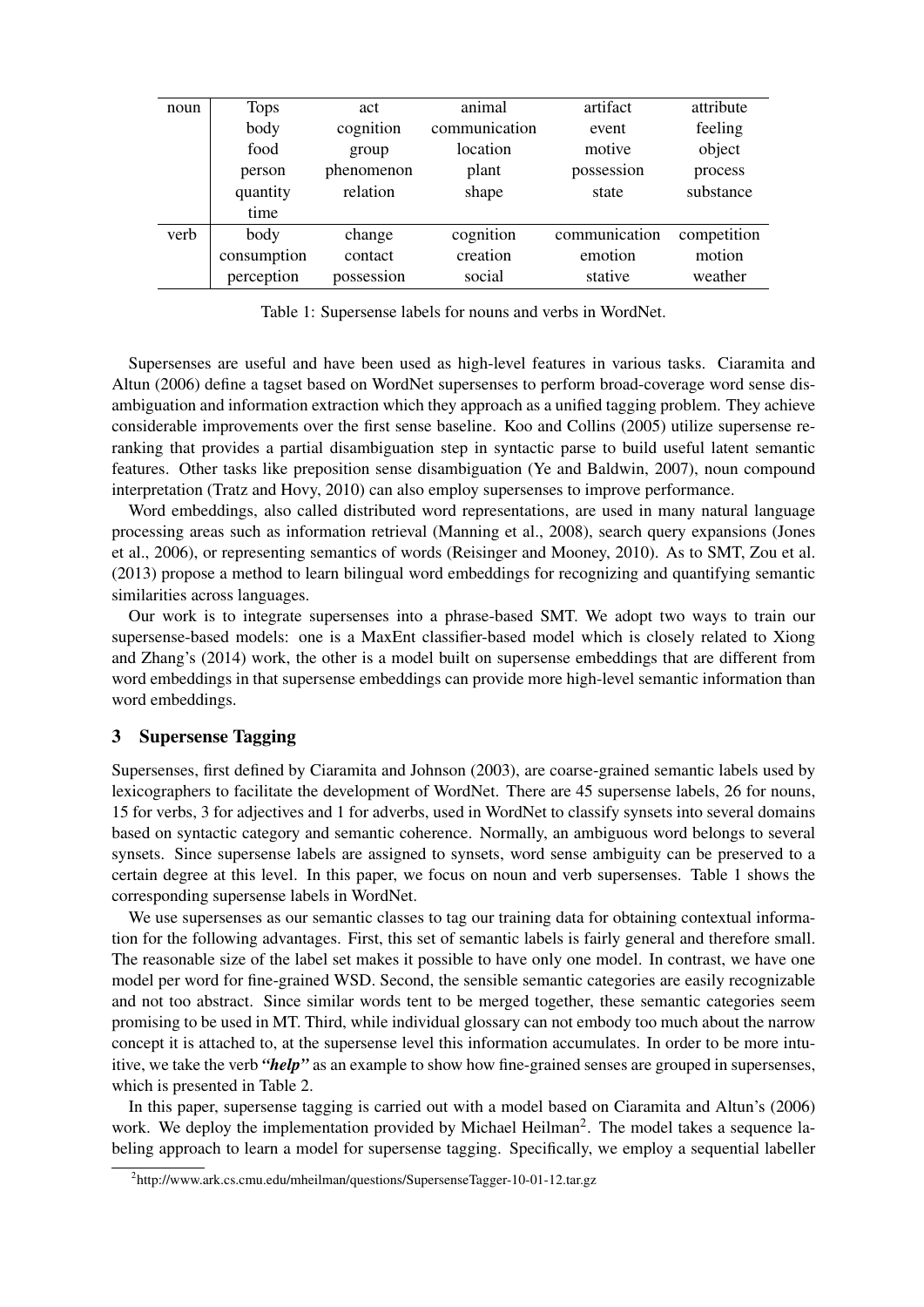| <b>Supersense</b>                                         | <b>WN Senses</b> | <b>Gloss</b>                                    |  |
|-----------------------------------------------------------|------------------|-------------------------------------------------|--|
| social                                                    |                  | give help or assistance; be of service          |  |
| social                                                    | 6                | contribute to the furtherance of                |  |
| body                                                      |                  | improve the condition of                        |  |
| stative                                                   |                  | be of use                                       |  |
| stative                                                   | 4                | abstain from doing; always used with a negative |  |
| change                                                    | 8                | improve; change for the better                  |  |
| consumption<br>help to some food; help with food or drink |                  |                                                 |  |
| consumption                                               |                  | take or use                                     |  |

| Table 2: An example of grouping different fine-grained senses of a word into supersenses. WN senses: |  |
|------------------------------------------------------------------------------------------------------|--|
| senses from WordNet.                                                                                 |  |

that is based on a Hidden Markov Model (HMM) trained in a discriminative way. That is, the model can be seen as a perceptron-trained HMM (Collins, 2002) that jointly models observation/label sequences. The model is trained on Semcor Corpus (Miller et al., 1993) following the experimental setting described in Ciaramita and Altun (2006). WordNet fine-grained senses are mapped to their corresponding supersense. In our case, only nouns and verbs are mapped, labeling as "NULL" the rest of the tokens (including adjectives and adverbs). In some cases "noun.Tops" refers to more specific supersenses, such as "food", "person", or "animal". In those cases we substitute the "noun.Tops" with more specific label (e.g "animal" as "noun.animal"). Although the tagger learns 41 semantic categories, we included (B) beginning and (I) continuation as supersense prefixes to learn more categories. Thus, actual label space to be learned increases to 83 (including "NULL").

Semcor is divided in three parts: "brown1" and "brown2", in which nouns, verbs, adjectives and adverbs are annotated. But the section "brownv", contains annotations only for verbs. To avoid many nouns being labeled with "NULL" we take the same procedure as Ciaramita and Altun (2006) to extract the text segment including a verb but not a noun.

Regarding features, our implementation replicates the features used in the original work, which include words and part-of-speech tags occurring in a context-window, word-shapes of the surrounding words, the first-sense of the word and the surrounding words, and the previous label. Please refer to the original work for a more detailed description of the model.

#### 4 Supersense-based Translation Model

In this section, we present two methods to build the proposed supersense-based translation models.

#### 4.1 A MaxEnt Classifier-based Model

Given a source word  $c$  with its contextual information including supersenses, we resort to a MaxEnt classifier to estimate the probability  $p(e|C(c))$  of a target phrase e. The MaxEnt classifier is formulated as follows.

$$
P(e|C(c)) = \frac{exp(\sum_{i} \theta_i h_i(e, C(c)))}{\sum_{e'} exp(\sum_{i} \theta_i h_i(e', C(c)))}
$$
\n(1)

where  $h_i$  are binary features,  $\theta_i$  are weights of these features.

We use two groups of features: lexicon features and supersense features, which are used to define  $C(c)$ as follows:

$$
C(c) = \{c_{-k}, s_{c_{-k}}, ..., c_{-1}, s_{c_{-1}}, c, s_c, c_1, s_{c_1}, ..., c_k, s_{c_k}\}\tag{2}
$$

where  $c$  represents words and  $s$  for supersenses. In this way, not only centered word  $c$  and its supersenses  $s_c$  are included, but the preceding and succeeding k words with their corresponding supersenses are also involved. Particularly  $c_{-k}$  is the kth preceding word of c and  $s_{c_{-k}}$  is the supersense of word  $c_{-k}$ . We extract all training events defined by  $C(c)$  for each source word c and train multiple MaxEnt classifiers with one classifier per source word.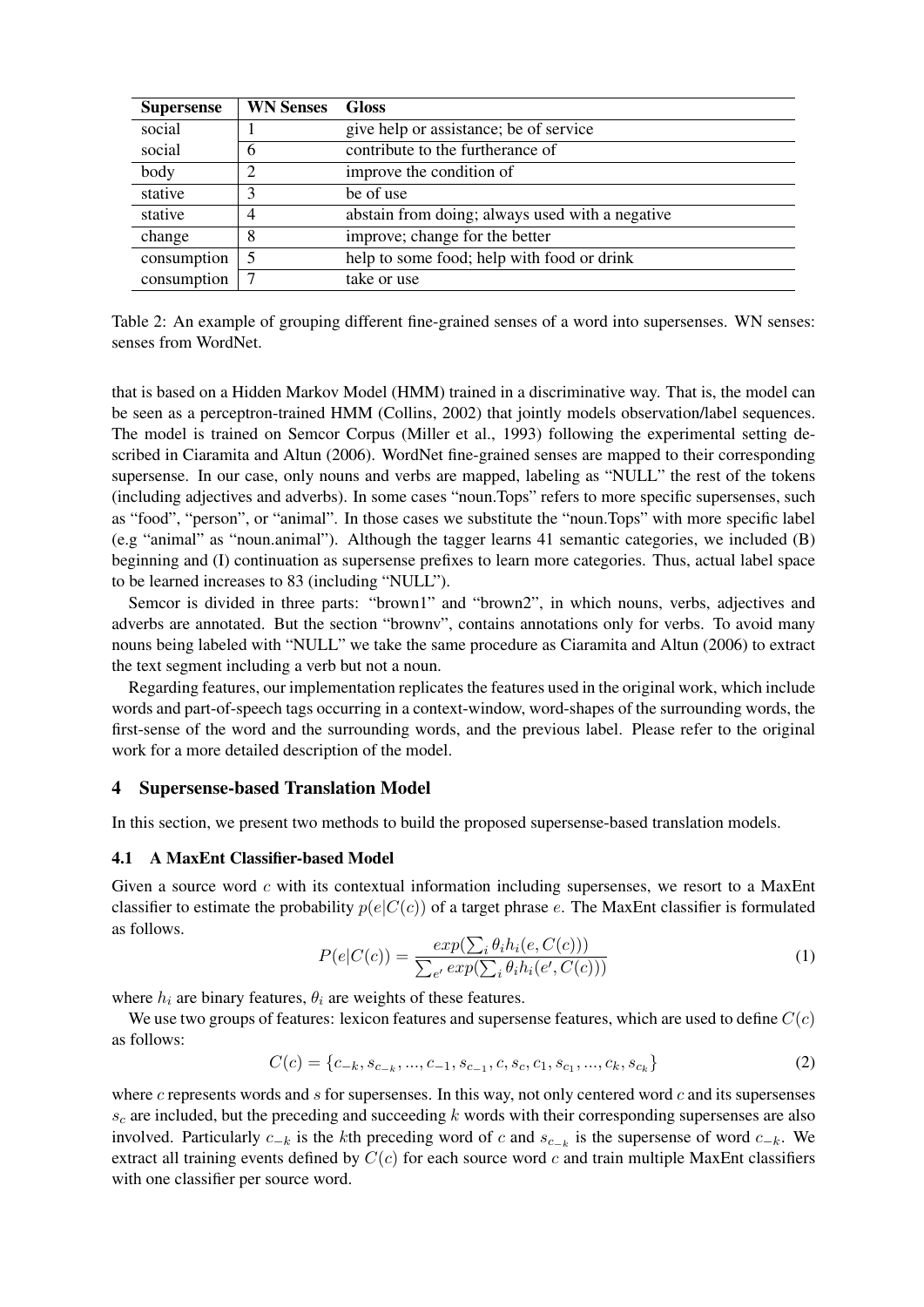#### 4.2 A Supersense Embedding Model

A traditional way to generate a phrase table is to use the training component of Moses<sup>3</sup> that allows you to automatically train translation models for any language pairs. Normally, each entry in the phrase table contains a source phrase, a target phrase, their word alignments, and five types of translation scores. From the training corpora where the source side is annotated with supersenses, we want to learn the distribution of the supersenses tagged for a source-side phrase. In order to achieve this goal, we have made some changes on the phrase extraction and scoring module of Moses training system to make them output source word supersenses. The number of extracted phrase pairs are expanded greatly since the same source phrase may correspond to several sequences of tagged supersenses.

With word2vec, we can train word sense embeddings on the supersense-tagged corpus. Assuming that a source phrase src containing n words  $(w_1, w_2, ..., w_n)$  has k supersense sequences:  $ps_1, ps_2, ..., ps_k$ . Since each word supersense in the phrase constitutes the phrase supersense sequence, we can use Eq. (3) to represent  $ps_i$ , and Eq. (4) to represent the supersense sequence embedding.

$$
ps_i = (w_1|ws_1 \ w_2|ws_2 \ ... \ w_n|ws_n)
$$
\n(3)

$$
\overrightarrow{ps_i} = \overrightarrow{w_1|ws_1} + \overrightarrow{w_2|ws_2} + \dots + \overrightarrow{w_n|ws_n}
$$
\n(4)

where  $ws$  represents supersense labels and  $\vert$  is a separator between the word and its supersense label.

Each supersense sequence has a unique sense embedding according to the calculating method above. Then how can we represent the supersense embeding of a source phrase in the phrase table? We adopt a dividing and merging method.

The dividing method A translation rule in the original phrase table is divided into several rules for the reason that the source phrase of the rule has several supersense sequences. Direct and indirect phrase translation probability calculated in Eq. (5) and (6) are reformulated and recalculated according to Eq. (7) and (8) respectively.

$$
P(e|f) = \frac{Count(e, f)}{Count(f)}
$$
\n(5)

$$
P(f|e) = \frac{Count(f, e)}{Count(e)}\tag{6}
$$

$$
P(e|f, ps) = \frac{Count(e, f, ps)}{Count(f, ps)}
$$
\n(7)

$$
P(f, ps|e) = \frac{Count(f, ps, e)}{Count(e)}
$$
\n(8)

where  $f$ ,  $e$ ,  $p_s$  stands for source phrase, target phrase, source phrase supersense sequence respectively. In this way, a source phrase may have multiple supersense embeddings.

**The merging method** Supposing a source phrase src has k supersense sequences:  $ps_1, ps_2, ..., ps_k$ , we study the probability distribution of each supersense sequence according to the following formula.

$$
P(ps_i|src) = \frac{Count(ps_i, src)}{Count(src)}
$$
\n(9)

We assign each source phrase a unique sense embedding  $\overrightarrow{s_{src}}$  using the following formula (10).

$$
\overrightarrow{s_{src}} = \lambda_1 \overrightarrow{ps_1} + \lambda_2 \overrightarrow{ps_2} + \dots + \lambda_k \overrightarrow{ps_k}
$$
 (10)

where  $\lambda_i$  represents the probability of the *i*th supersense sequence calculated according to Eq. (9).

<sup>3</sup> http://www.statmt.org/moses/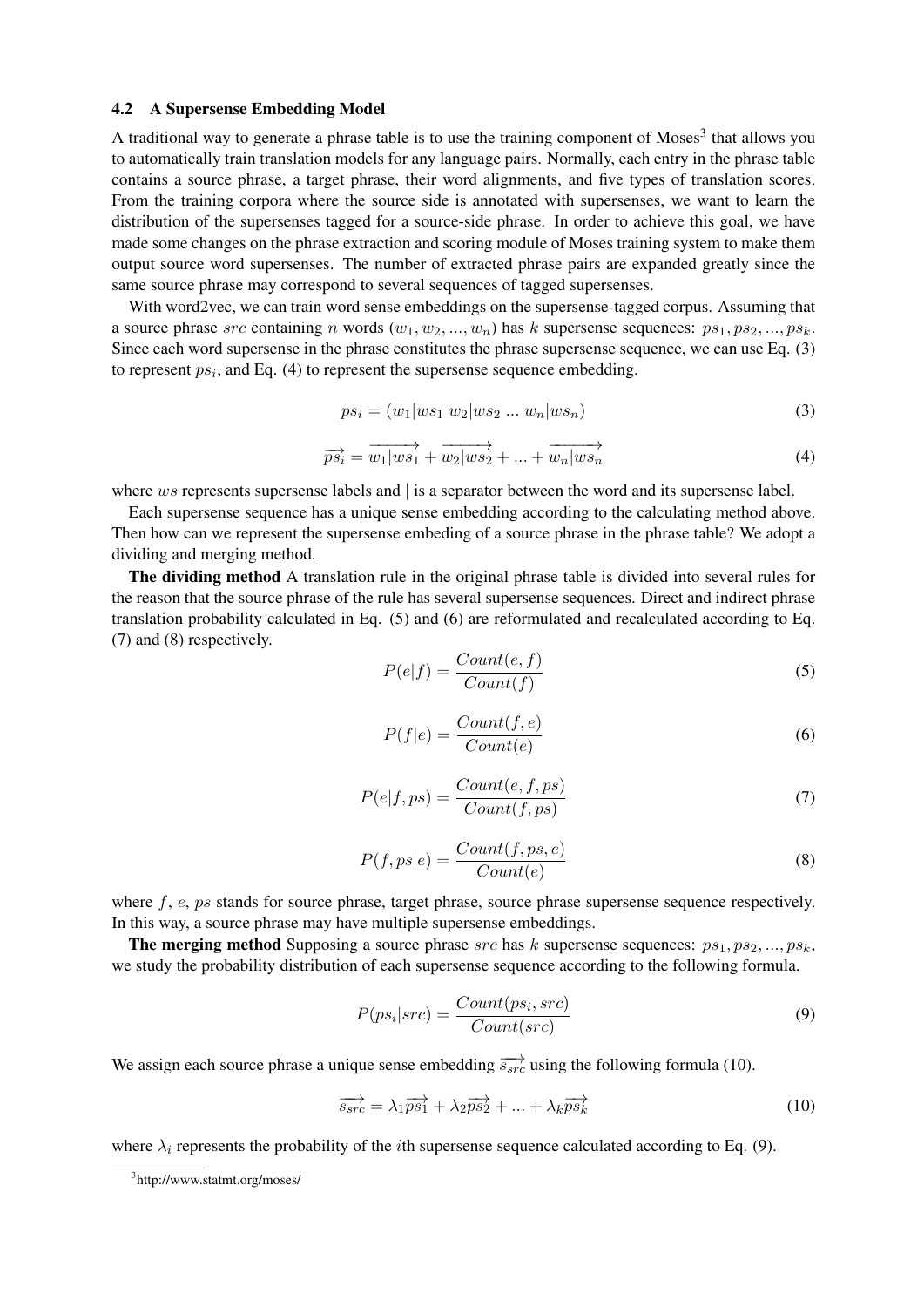#### 5 Decoding

We integrate the proposed supersense-based translation models described above into a log-linear translation framework of SMT as a new knowledge source to disambiguate source words. Both supersensebased translation models require that each sentence should be sense-tagged to annotate each word with supersenses before being translated. We adopt an integration strategy similar to that introduced by Xiong and Zhang (2014) to incorporate the MaxEnt classifier-based model into our SMT system. During decoding, once a new source word  $c$  is translated, we find its target phrase  $e$  according to word alignments that are kept in the phrase table. Then we compute the translation probability  $p(e|C(c))$  via the equation (1) using the corresponding classifier. As to integrating the supersense embedding model, we load the pre-trained word sense embeddings to calculate the source phrase sense embeddings according to Eq. (4) when translating a sentence. We compute the similarity between a source phrase in a source sentence and the corresponding matched phrase from the phrase table using the following formula in order to select appropriate translation rules.

$$
Sim(\overrightarrow{s_{ssrc}}, \overrightarrow{s_{tsrc}}) = \frac{\overrightarrow{s_{ssrc}} \bullet \overrightarrow{s_{tsrc}}}{||\overrightarrow{s_{ssrc}}|| \times ||\overrightarrow{s_{tsrc}}||} = \frac{\sum_{i} (a_i \times b_i)}{\sqrt{\sum_{i} a_i^2 \times \sum_{i} b_i^2}}
$$
(11)

where  $s_{ssrc}$  is a phrase in a source sentence,  $s_{tsrc}$  is the same phrase in the phrase table,  $a_i$  and  $b_i$  are the value of ith dimension of their sense embeddings.

Given a source sentence  $\{c_i\}_1^N$ , We define the score of supersense embedding model as follows.

$$
Score_{M_s} = \sum_{ssrc_i \in \Gamma} Sim(\overrightarrow{s_{ssrc_i}}, \overrightarrow{s_{tsrc_i}})
$$
(12)

where  $\Gamma$  is a set of source phrases which have translation rules in the phrase table.

## 6 Experiments

In this section, we conducted a series of experiments on English-to-Spanish translation using massive training data. With the trained supersense-based translation model, we would like to investigate the following two questions:

- Whether coarse-grained supersenses can improve translation quality.
- Whether supersense embeddings can play a role in lexical selection.

#### 6.1 Setup

Our baseline is a state-of-the-art SMT system which adapts Bracketing Transduction Grammars (Wu, 1997) to phrasal translation and augment itself with a maximum entropy based reordering model (Xiong et al., 2006). Our training corpora are English-Spanish sentences from the Europarl parallel corpus (Koehn, 2005) consisting of 1.9M sentence pairs with 51M English words and 54M Spanish words. We ran GIZA++ on the training data in both directions and then applied the "grow-diag-final" refinement rule (Koehn et al., 2003) to obtain final word alignments. Our phrase table was generated according to the word-aligned data. As to the language model, we trained a separate 5-gram LM using the SRILM toolkit (Stolcke, 2002) with modified Kneser-Ney smoothing (Chen and Goodman, 1996) on each subcorpus<sup>4</sup> and then interpolated them according to the corpus used for tuning.

We trained our MaxEnt classifiers with the off-the-shelf MaxEnt tool.<sup>5</sup> We performed 100 iterations of the L-BFGS algorithm implemented in the training toolkit on the collected training events from the sense-annotated data. We set the Gaussian prior to 1 to avoid overfitting.

<sup>4</sup>There are 12 subcorpora: commoncrawl, europarl, kde4, news2007, news2008, news2009, news2010, news2011, news2012, newscommentary, openoffice, un

<sup>5</sup> http://homepages.inf.ed.ac.uk/lzhang10/maxenttoolkit.html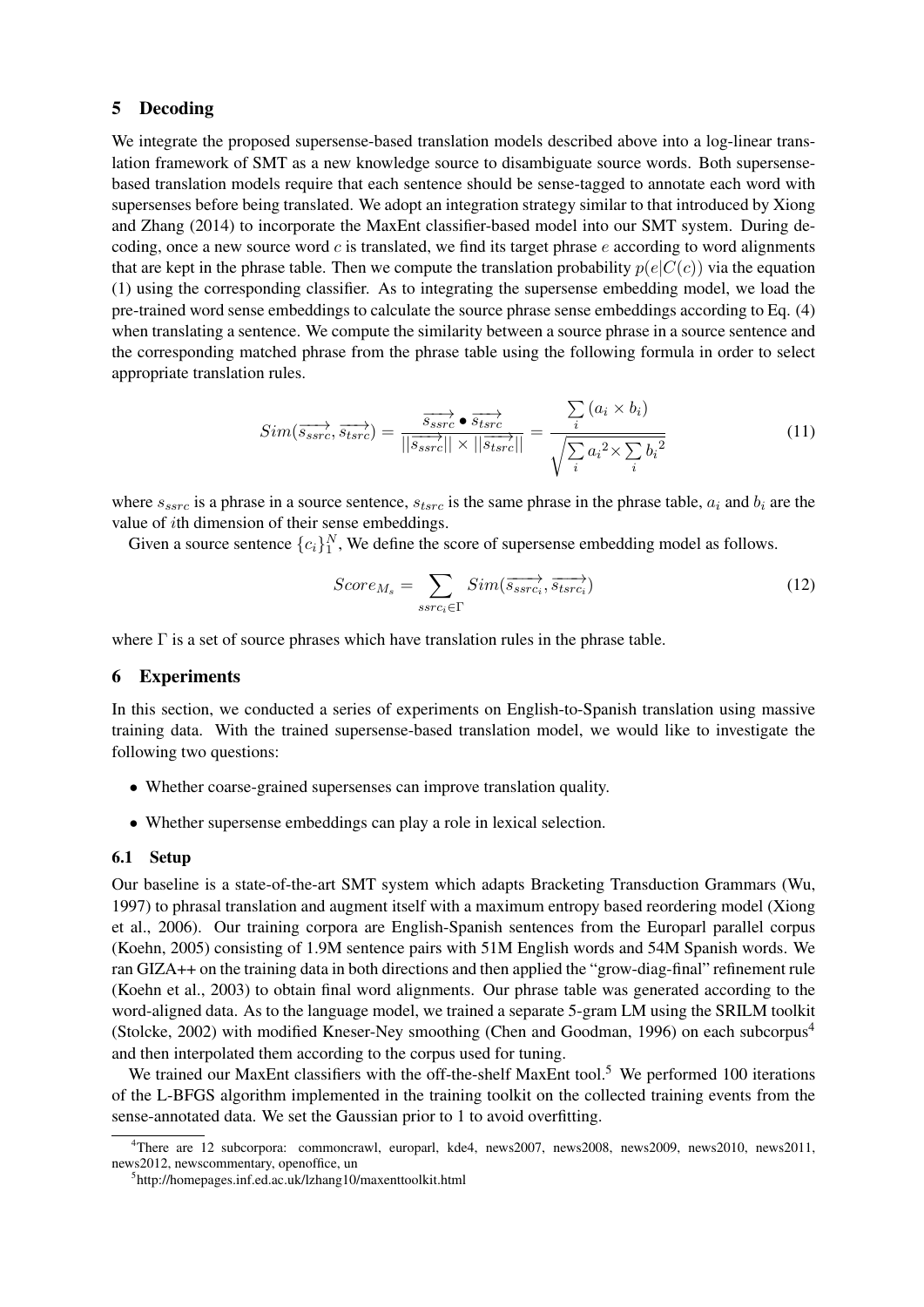| System             | batch <sub>2</sub> | batch <sub>2a</sub> | batch2q  |
|--------------------|--------------------|---------------------|----------|
| Base               | 37.86              | 36.06               | 42.59    |
| Max <sub>-SS</sub> | $38.25**$          | 36.33               | $43.10*$ |
| Max hs             | $38.28**$          | $36.47**$           | 42.94    |

Table 3: Results of MaxEnt-based sense models with supersenses (Max\_ss) vs. hidden senses (Max\_hs) against the baseline. \*\*/\*: significantly better than the baseline at  $p < 0.01$  and  $p < 0.05$  respectively.

|          | System      | batch2    | batch <sub>2a</sub> | batch2q   |
|----------|-------------|-----------|---------------------|-----------|
|          | <b>Base</b> | 37.86     | 36.06               | 42.59     |
| Dividing | SSTM(100)   | $38.51**$ | $36.55*$            | $43.22**$ |
|          | SSTM(200)   | 38.42**   | 36.32               | $43.23**$ |
| Merging  | SSTM(100)   | 38.05     | 36.17               | 42.93     |
|          | SSTM(200)   | 38.64**   | $36.68**$           | $43.17*$  |

Table 4: Results of using the dividing and merging method to train supersense embedding-based translation model (SSTM) with vector dimensionality varying from 100 to 200. \*\*/\*: significantly better than the baseline at  $p < 0.01$  and  $p < 0.05$  respectively.

The method used to learn supersense embeddings, word2vec, in this paper was implemented based on continuous bag-of-words model (Mikolov et al., 2013). We only varied vector dimensionality from 100 to 200 and set the value of threshold for occurrence of words to 0.00001. Default values of other parameters such as the training algorithm and the size of the window were all taken.

The OTLeap corpus<sup>6</sup> was divided into two parts equally to be used as our development set *batch1* and test set *batch2*. The corpus was composed by 4000 question and answer pairs in the domain of computer and IT troubleshooting for both hardware and software. This material was collected using a support service via chat, this implies that the corpus is composed by naturally occurring utterances produced by users while interacting with a service. Only interactions composed by one question and the respective answer were included in the corpus. We also divided our test set *batch2* into two parts equally *batch2a* and *batch2q* respectively. In other words, we used three test sets to verify the effectiveness of our proposed models. We adopted the case-insensitive BLEU-4 (Papineni et al., 2002) as evaluation metric and ran MERT (Och, 2003) three times to alleviate the instability. We reported average BLEU scores over the three runs as final results.

#### 6.2 Results

Our first group of experiments are designed to investigate whether supersenses can be modeled like hidden senses using a MaxEnt classifier. We use the same experiment settings as Xiong and Zhang (2014) did. Especially, we also find that 10-word window is the most suitable window for extracting semantic information according to experiments. Table 3 shows the experimental results for the two SMT systems equipped with multiple MaxEnt classifiers trained on supersenses and hidden senses respectively.

We can easily find that resorting to a MaxEnt classifier, supersenses can also be integrated into the SMT system and achieve an improvement over the baseline, which is comparable to that obtained by hidden senses.

Inspired by the idea that distribution word representations can convey contextual information, we conduct our second group of experiments to investigate whether distributed supersense representations can be used to improve SMT. We are also concerned about the potential impact of the sense embedding dimensionality on the performance of the supersense embedding model. Hence, in addition to the different methods to represent source phrase supersense embeddings, we consider the dimension as 100 and 200 when training word supersense embeddings. Experimental results are listed in Table 4. From the table, we can observe that

<sup>6</sup> http://metashare.metanet4u.eu/go2/qtleapcorpus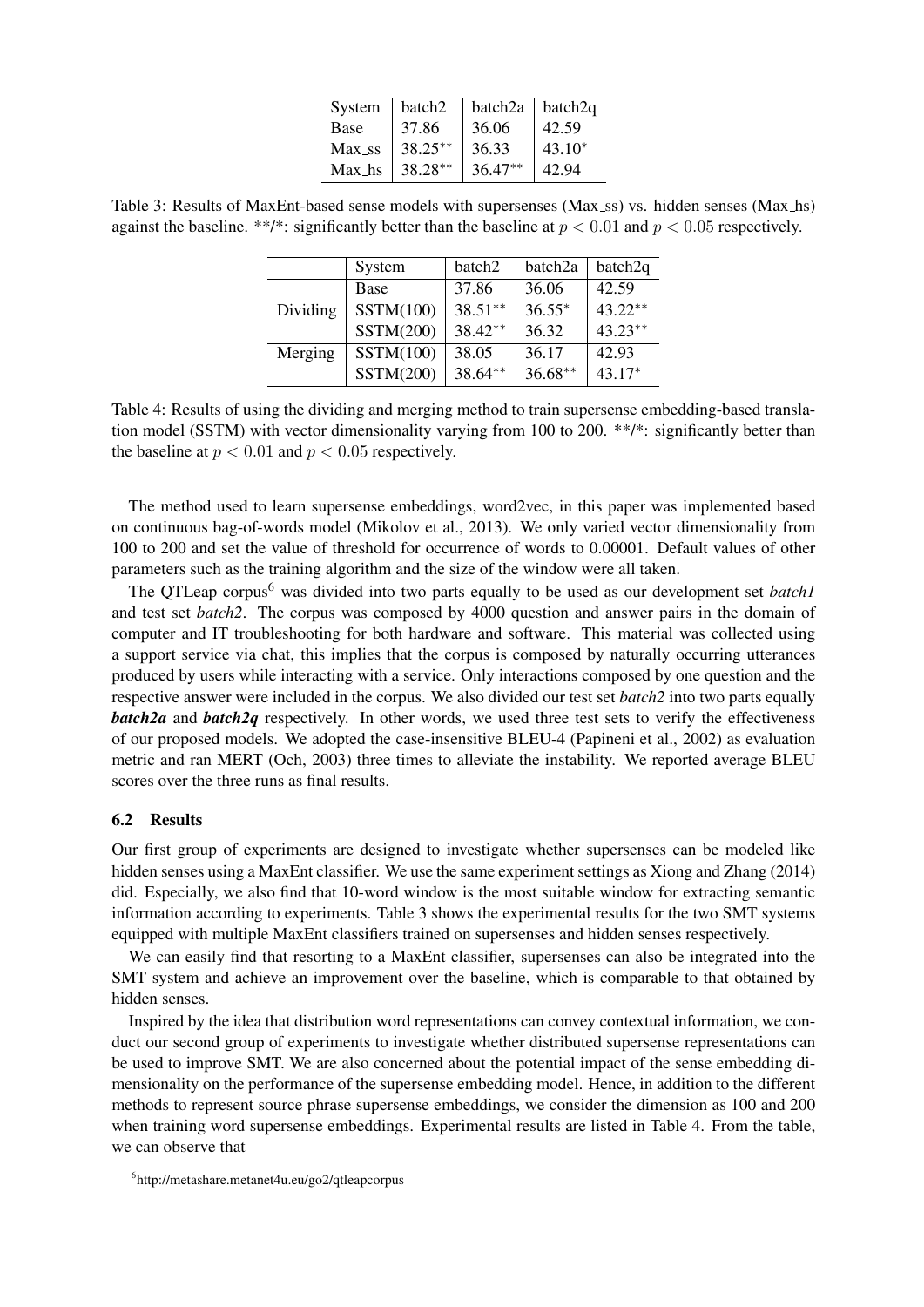|          | System      | batch2    | batch2a   | batch2q   |
|----------|-------------|-----------|-----------|-----------|
|          | Base        | 37.86     | 36.06     | 42.59     |
| Dividing | <b>SSTM</b> | $38.51**$ | $36.55*$  | $43.22**$ |
|          | <b>HSTM</b> | $38.20*$  | 36.25     | 42.85     |
| Merging  | <b>SSTM</b> | $38.64**$ | $36.68**$ | $43.17*$  |
|          | <b>HSTM</b> | $38.15*$  | 36.29     | 42.95     |

Table 5: Results of using the dividing and merging method to obtain supersense embedding-based translation model (SSTM) vs. hidden sense embedding-based translation model (HSTM). \*\*/\*: significantly better than the baseline at  $p < 0.01$  and  $p < 0.05$  respectively.

- No matter which method we use to calculate source phrase supersense embeddings, the supersense embedding-based translation model is able to achieve an average of 0.7 BLEU points over the baseline on three test sets.
- When using the dividing method to calculate source phrase sense embeddings, the sense embedding dimension has a slight impact on the translation quality in terms of BLEU.
- On the contrary, when using the merging method to obtain source phrase supersense embeddings, training supersense embeddings with 100-dimension performs worse than 200-dimension on the test set. The BLEU score drops by 0.6 points on average. This may be because the merging method uses multiple supersense sequences to compute the final supersense embeddings (see Eq. (10)). The fluctuations caused by the dimensionality of embeddings may be amplified by the summation in Eq. (10).

Our final group of experiments is to study 1) whether hidden senses can be integrated into the SMT system in the way similar to supersense embeddings and 2) which kind of word senses can perform better. When using the dividing method to obtain source phrase hidden sense embeddings, we set the dimension value to 100 in which case supersense embeddings perform a little better than 200-dimension according to Table 4. As for the merging method, we set the dimension value to 200 to make an equitable comparison with supersenses. Table 5 shows the results. We find that supersense embedding-based model performs better than hidden sense embedding-based model in all cases. The reason for this may be that hidden senses have already encoded distributional information in themselves.

# 7 Conclusion

We have exploited coarse-grained supersenses which are semantic labels defined by WordNet to conduct high-level word sense disambiguation for SMT. After each source word in the training data is tagged with a supersense, we take two strategies to train our supersense-based translation models. One is utilizing a maximum entropy classifier to predict the target translation for a source word given its surrounding words and their corresponding supersenses. The other is taking advantage of a word2vec tool to learn supersense embeddings on corpus annotated with supersenses and then calculating the semantic similarity between phrases in source sentence and matched phrases from phrase table. The supersense-based translation model is integrated into a phrase-based SMT system.

We have conducted a series of experiments to validate the effectiveness of the proposed supersensebased translation models. Final experimental results show us that

- The supersense-based translation model is capable of improving translation quality significantly in terms of BLEU.
- When using a MaxEnt classifier to predict target translation for a source word given its surrounding semantic information, both supersenses and hidden senses perform well.
- When using distributed sense representations to build sense-based translation models, supersense embeddings perform better than hidden sense embeddings.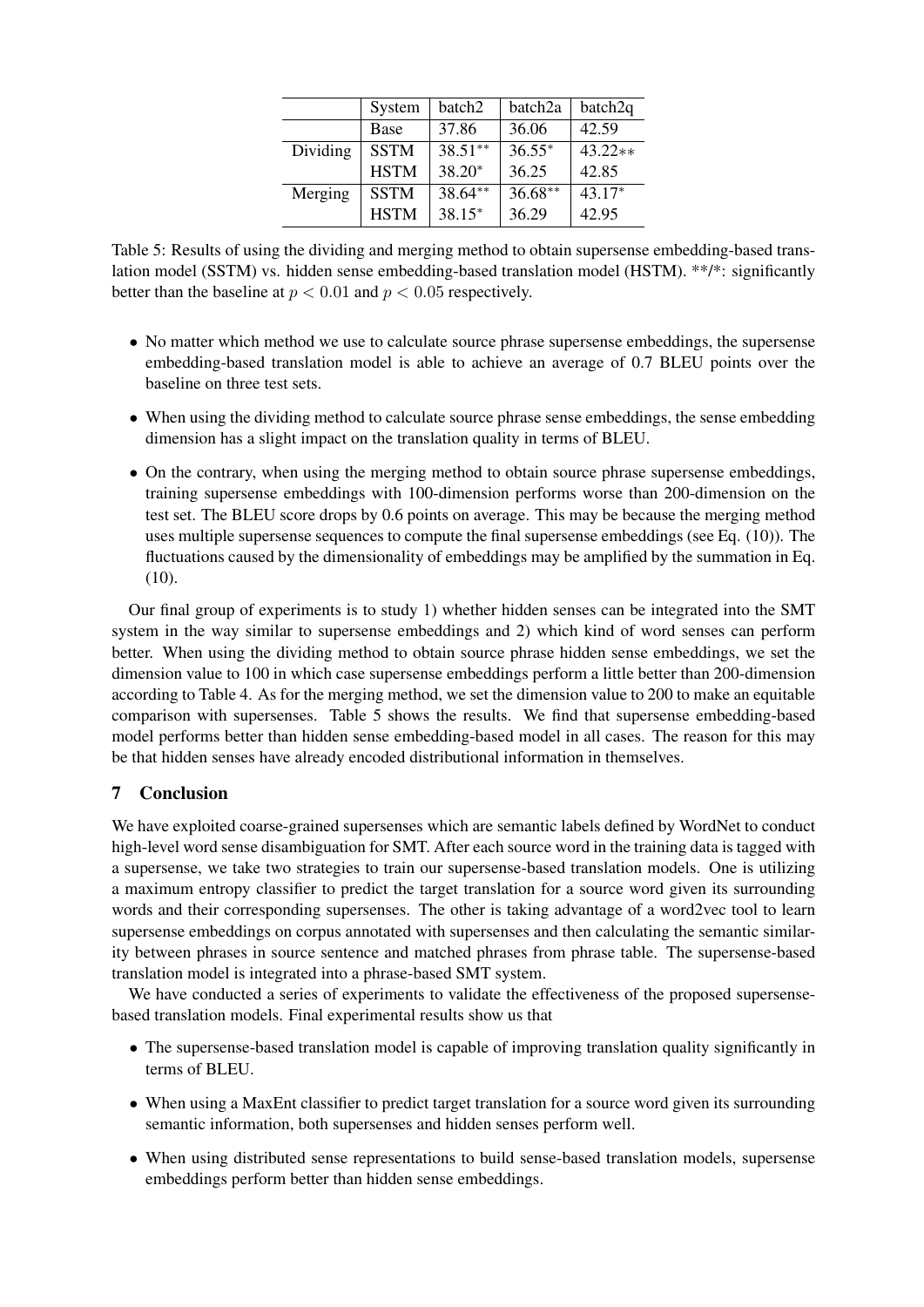In the future, we would like to investigate new neural models to learn embeddings for a single word supersense as well as a supersense sequence. We are also interested in incorporating the relations of supersenses (i.e., high-level ontological concepts) for machine translation.

#### Acknowledgements

The authors were supported by National Natural Science Foundation of China (Grant Nos. 61403269, 61432013, and 61525205) and Natural Science Foundation of Jiangsu Province (Grant No. BK20140355). In addition, this work was partially funded by MINECO (TUNER, TIN2015-65308-C5- 1-R) and the European Commission (QTLeap, FP7-ICT-2013.4.1-610516). We also thank the anonymous reviewers for their insightful comments.

#### References

- David M. Blei, Andrew Y. Ng, and Michael I. Jordan. 2003. Latent dirichlet allocation. *Journal of Machine Learning Research*, 3:993–1022.
- Marine Carpuat and Dekai Wu. 2005. Word sense disambiguation vs. statistical machine translation. In *Proceedings of the 43rd Annual Meeting of the Association for Computational Linguistics*, pages 387–394. Association for Computational Linguistics.
- Marine Carpuat and Dekai Wu. 2007. Improving statistical machine translation using word sense disambiguation. In *Proceedings of the 2007 Joint Conference on Empirical Methods in Natural Language Processing and Computational Natural Language Learning*, pages 61–72.
- Yee Seng Chan, Hwee Tou Ng, and David Chiang. 2007. Word sense disambiguation improves statistical machine translation. In *Proceedings of the 45th Annual Meeting of the Association for Computational Linguistics*, pages 33–40.
- Stanley F Chen and Joshua Goodman. 1996. An empirical study of smoothing techniques for language modeling. In *Proceedings of the 34th Annual Meeting of the Association for Computational Linguistics*, pages 310–318. Association for Computational Linguistics.
- Massimiliano Ciaramita and Yasemin Altun. 2006. Broad-coverage sense disambiguation and information extraction with a supersense sequence tagger. In *Proceedings of the 2006 Conference on Empirical Methods in Natural Language Processing*, pages 594–602. Association for Computational Linguistics.
- Massimiliano Ciaramita and Mark Johnson. 2003. Supersense tagging of unknown nouns in wordnet. In *Proceedings of the 2003 Conference on Empirical Methods in Natural Language Processing*, pages 168–175. Association for Computational Linguistics.
- Michael Collins. 2002. Discriminative training methods for hidden markov models: Theory and experiments with perceptron algorithms. In *Proceedings of the 2002 Conference on Empirical Methods in Natural Language Processing*, pages 1–8. Association for Computational Linguistics.

Christiane Fellbaum. 1998. *WordNet*. Wiley Online Library.

- Jianfeng Gao, Xiaodong He, Wen-tau Yih, and Li Deng. 2013. Learning semantic representations for the phrase translation model. *Computer Science*.
- Zhengxian Gong, Yu Zhang, and Guodong Zhou. 2010. Statistical machine translation based on lda. In *Universal Communication Symposium (IUCS), 2010 4th International*, pages 286–290. IEEE.
- Rosie Jones, Benjamin Rey, Omid Madani, and Wiley Greiner. 2006. Generating query substitutions. In *Proceedings of the 15th International Conference on World Wide Web*, pages 387–396. ACM.
- Philipp Koehn, Franz Josef Och, and Daniel Marcu. 2003. Statistical phrase-based translation. In *Proceedings of the 2003 Conference of the North American Chapter of the Association for Computational Linguistics on Human Language Technology-Volume 1*, pages 48–54. Association for Computational Linguistics.
- Philipp Koehn. 2005. Europarl: A parallel corpus for statistical machine translation. In *MT Summit*, volume 5, pages 79–86.